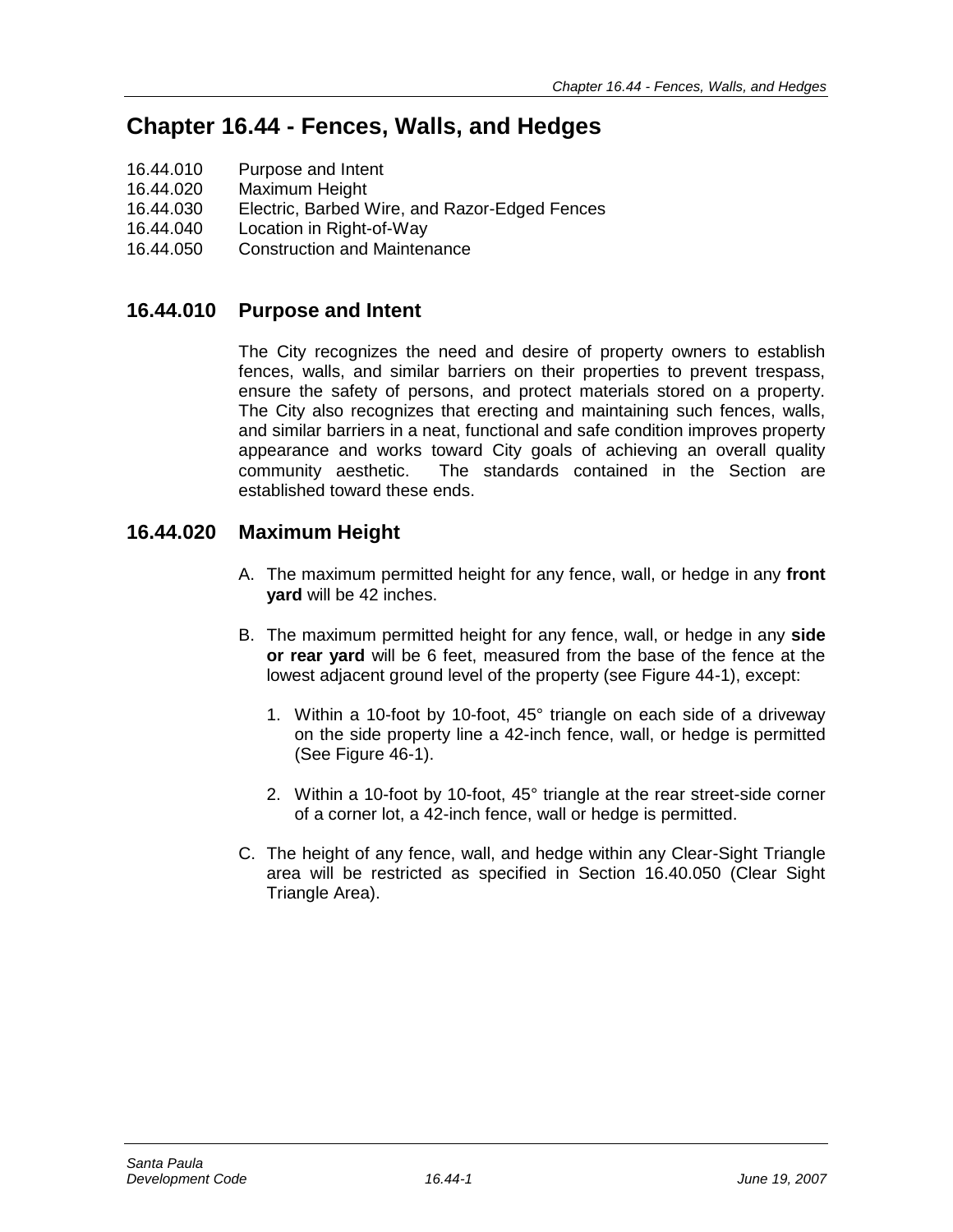

*Figure 44-1 Fence Heights*

D. Retaining walls and fences may exceed the maximum permitted height if required to do so for slope retention purposes, subject to review and approval by the City Engineer and Planning Director. Retaining walls over five feet in height must be stepped.

### **16.44.030 Electric, Barbed Wire, and Razor-Edged Fences**

#### **A. Electric Fences**

Aboveground electrified fences will not be permitted anywhere in the City.

#### **B. Barbed Wire and Razor-Edged Fences**

- 1. Barbed wire, razor-edged, and similar fencing materials will be permitted only in the rear and side yards of properties in the O, A-1, R-A, C-G, C/LI, LI, I and KO zones.
- 2. In the O, A-1, and R-A zones, the following will apply:
	- a. On parcels one acre or larger, barbed wire may be placed only on fences six feet in height or higher.
	- b. On parcels of less than one acre, barbed wire is permitted only on fences serving as animal enclosures, and such that all barbed wire or razor edge wire is three inches or greater inside such enclosed fencing.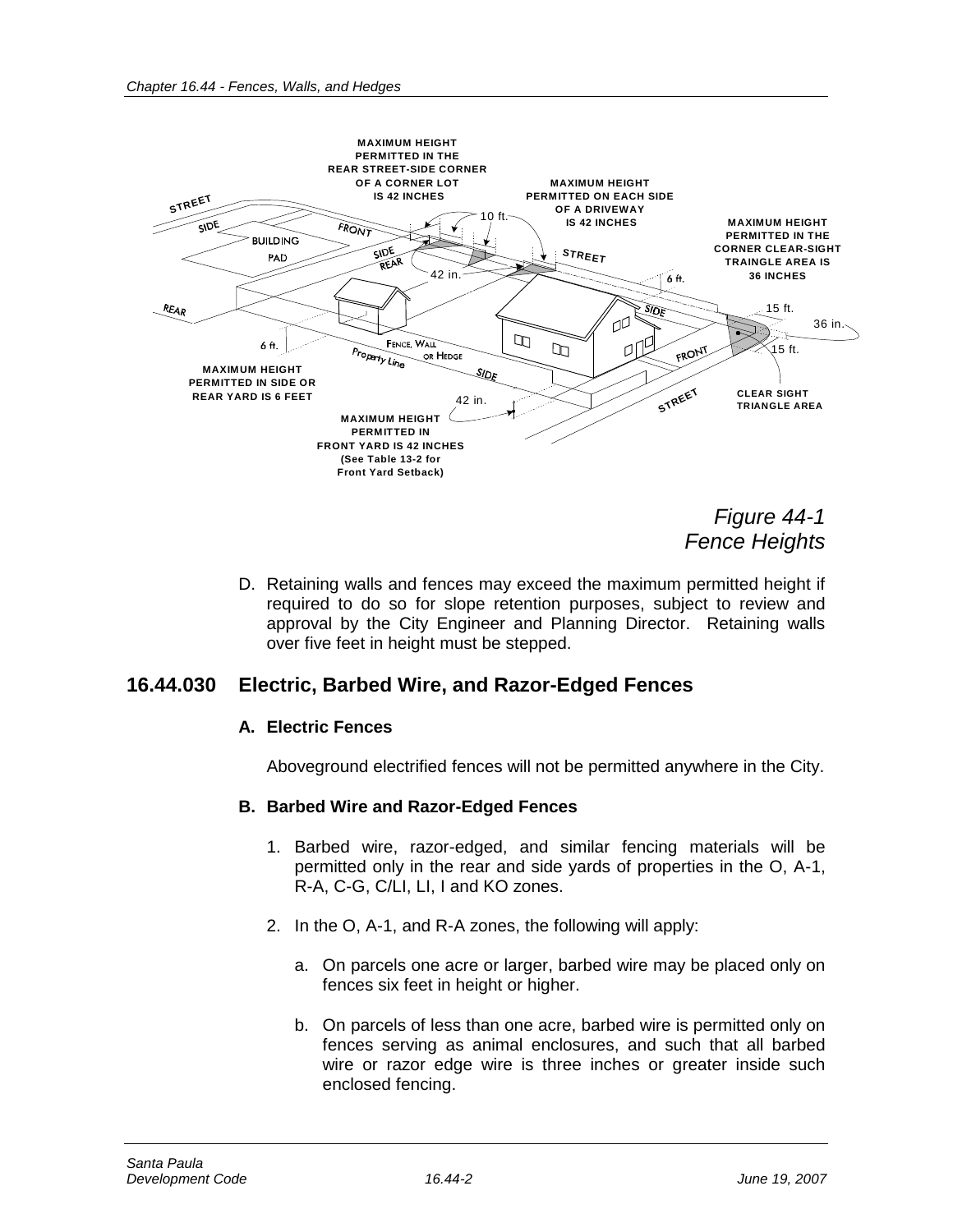- 3. In the C-G, C/LI, LI, I and KO zones, the following will also apply:
	- a. Barbed wire, razor-edged, and similar fencing materials will be permitted only around open storage areas.
	- b. Wherever any fence or wall abuts a property zoned for residential use, the barbed wire, razor-edged, or similar fencing material must be at least 6 feet above the ground level of the residential parcel, and must be located to the interior of said fencing by no less than three (3) inches.

#### **C. Alternative Fencing**

In the C-G, C/LI, LI, I and KO zones, spiked or pointed fencing may be used as an alternative to barbed wire and razor-edged wire, provided such spikes or points are at least 6 feet above ground level, the spikes or points are blunt for at least one inch at the end, and are angled inward toward the interior of the property.

## **16.44.040 Location in Right-of-Way**

Fences and walls that conform to the height limits specified in this Chapter may be placed within the public right-of-way abutting the affected parcel, provided the following provisions are met:

- A. The fence or wall must be located behind the sidewalk or the location of any future sidewalk.
- B. The fence or wall must be removed upon request by the City or any public utility company at the expense of the affected property owner.
- C. The fence or wall must not obstruct any fire hydrant, public utility meter, or utility box or riser unless the utility companies have agreed in writing that they have no objection to the construction of the fence or wall.

# **16.44.050 Construction and Maintenance**

- A. All fences and walls must be constructed in accordance with standard accepted practices and applicable codes.
- B. In the Commercial and Industrial zones, masonry walls greater than 40 feet in total length must be designed with architectural columns at intervals lengths of between 12 to 16 feet.
- C. All fences and walls must be maintained in a neat, safe, and quality condition, free of graffiti, and consistent with any property maintenance regulations adopted by the City.
- D. Fences and walls visible from the public right of way must be compatible in terms of design and materials with the main structure on the site and integrated into the overall landscaping plan for the site. The use of chain link fencing is discouraged unless the fence is screened by landscaping.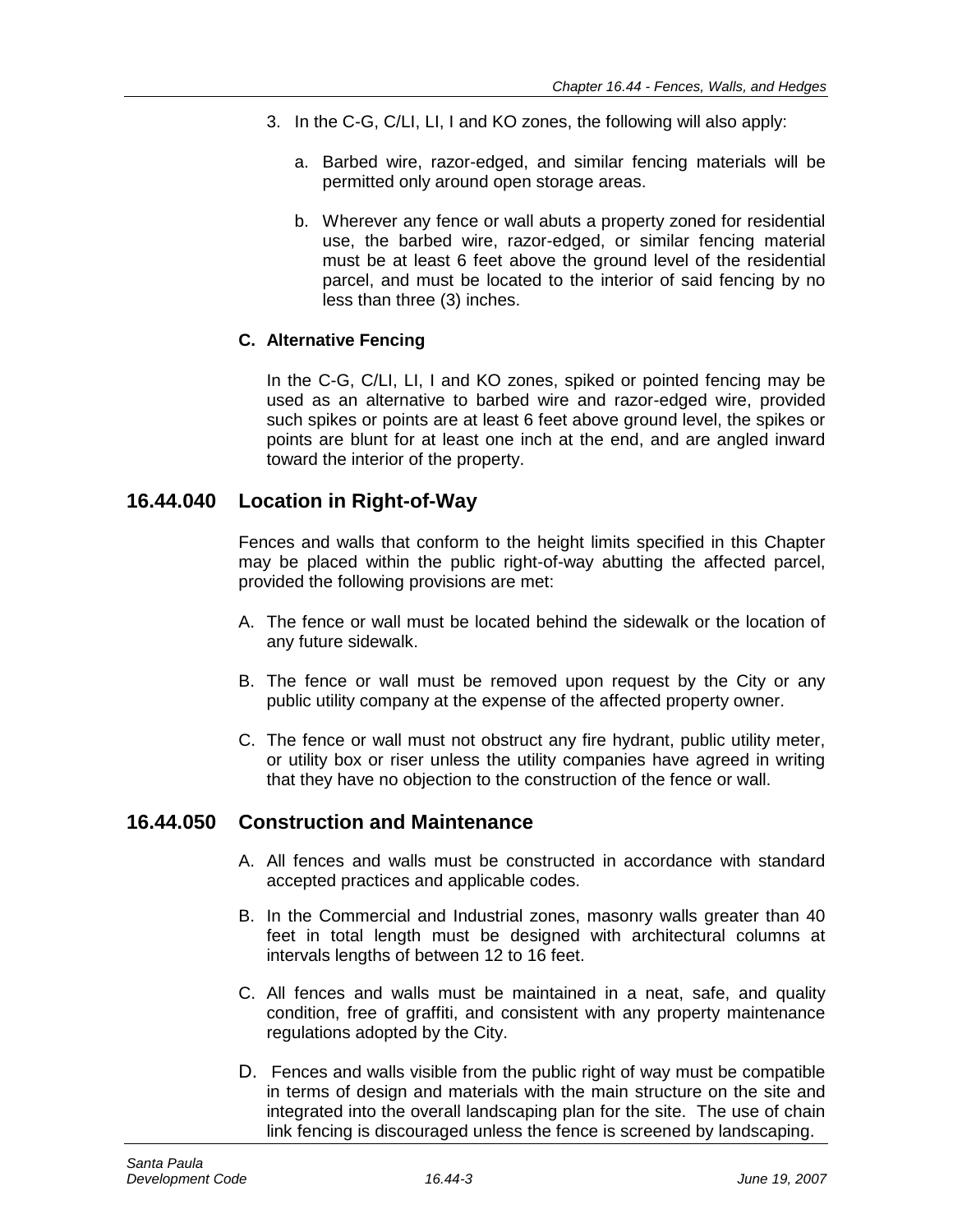E. Any fencing or wall materials which are missing or obviously damaged and which present a public safety hazard must be repaired or replaced. (Ord. 1172, 2007)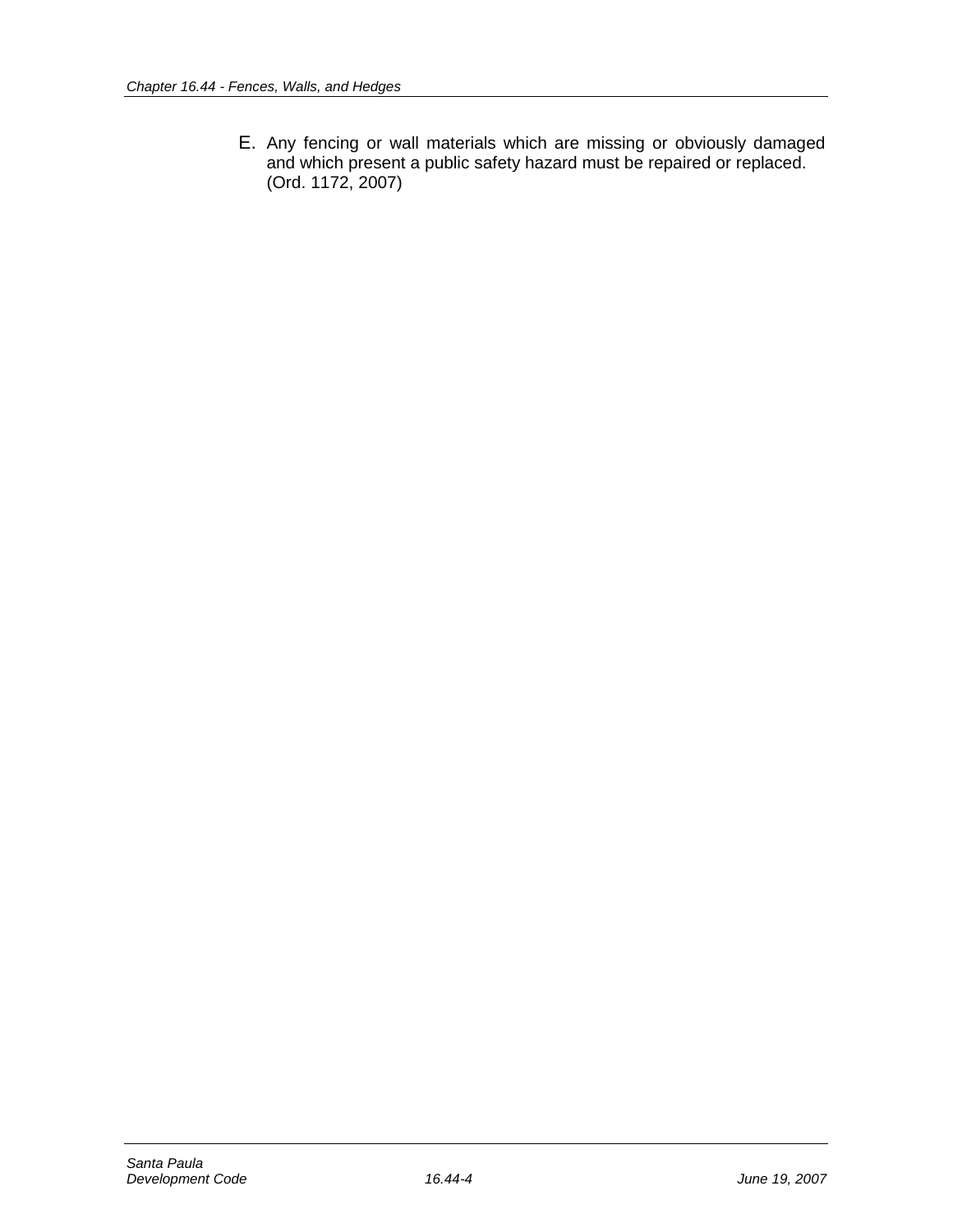|                  |                                                               |                                        |                                          |                                                 |                                       |                                       |                                                                                         |                                                                                         |                                                                                         | <b>MHP</b>                                   |
|------------------|---------------------------------------------------------------|----------------------------------------|------------------------------------------|-------------------------------------------------|---------------------------------------|---------------------------------------|-----------------------------------------------------------------------------------------|-----------------------------------------------------------------------------------------|-----------------------------------------------------------------------------------------|----------------------------------------------|
|                  | <b>Development Standard</b>                                   | HR-PD1                                 | HR-PD2                                   | $R - A$                                         | $R-1$                                 | $R-1$ (a)<br>$< 6,000$ sf<br>lot      | $R-2$                                                                                   | $R-3$                                                                                   | $R-4$                                                                                   |                                              |
| $\overline{1}$ . | Density<br>A. Maximum (a)                                     | $0-1$ du/ac,<br>depending<br>on slope. | $0 - 3$ du/ac,<br>depending<br>on slope. | $R-A$<br>$(10,000)$ :<br>4 du/ac                | 7 du/ac                               | 7 du/ac                               | 15 du/ac                                                                                | $21$ du/ac                                                                              | $29$ du/ac                                                                              | $10 \frac{\text{du}}{\text{ac}}$             |
|                  |                                                               | See<br>Section<br>16.13.110            | See<br>Section<br>16.13.110              | $R-A$<br>$(20,000)$ :<br>2 du/ac                |                                       |                                       |                                                                                         |                                                                                         |                                                                                         |                                              |
|                  | B. Minimum (b)                                                | N/A                                    | N/A                                      | N/A                                             | N/A                                   | N/A                                   | N/A                                                                                     | 16 du/ac                                                                                | $22$ du/ac                                                                              | N/A                                          |
| 2.               | Minimum Lot Area                                              | 43,560 sf<br>$(1 \text{ acre})$        | 14,500 sf                                | $R-A-10$ :<br>10,000 sf<br>R-A-20:<br>20,000 sf | $6,000$ sf                            | N/A                                   | $6,000$ sf,<br>and not<br>less than<br>3,000<br>sf/unit                                 | 6,000 sf,<br>and not<br>less than<br>2,000<br>sf/unit                                   | $6,000$ sf,<br>and not<br>less than<br>1,500<br>sf/unit                                 | $3,500$ sf (d)                               |
|                  | 3. Maximum Lot<br>Coverage                                    | 40 %                                   | 60 %                                     | 40 %                                            | 60%                                   | 70%                                   | 60%                                                                                     | 60%                                                                                     | 60%                                                                                     | 75% (d)                                      |
| $\overline{4}$ . | Minimum Lot Width<br>(Interior Lot)                           | 60 ft                                  | 60 ft                                    | 60 ft                                           | 60 ft.                                | N/A                                   | 60 ft.                                                                                  | 60 ft.                                                                                  | 60 ft.                                                                                  | 45 ft. (d)                                   |
| $\overline{5}$ . | Minimum Lot Width<br>(Corner Lot)<br>See Section 16.13.030(C) | 65 ft.                                 | 65 ft.                                   | 65 ft.                                          | 65 ft.                                | 45 ft.                                | 65 ft.                                                                                  | 65 ft.                                                                                  | 65 ft.                                                                                  | 45 ft. (d)                                   |
| 6.               | Maximum Building Height                                       | 35 ft. or 2-<br>$\frac{1}{2}$ stories  | 35 ft. or 2-<br>$\frac{1}{2}$ stories    | 35 ft. or 2-<br>$\frac{1}{2}$ stories           | 35 ft. or 2-<br>$\frac{1}{2}$ stories | 35 ft. or 2-<br>$\frac{1}{2}$ stories | 35 ft. or 2-<br>$\frac{1}{2}$ stories                                                   | 45 ft.; $3$<br>stories<br>maximum                                                       | 45 ft.; $3$<br>stories<br>maximum                                                       | 25 ft. or 1-<br>$\frac{1}{2}$ stories<br>(d) |
| 7.               | Minimum Dwelling Unit<br>Size (e)                             | 750 sf                                 | $\overline{750}$ sf                      | 750 sf                                          | 750 sf                                | 650 sf                                | 1-bdrm:<br>600 sf<br>2-bdrm:<br>750 sf<br>3-bdrm:<br>$900$ sf<br>4+ bdrm:<br>$1,050$ sf | 1-bdrm:<br>600 sf<br>2-bdrm:<br>750 sf<br>3-bdrm:<br>$900$ sf<br>$4+$ bdrm:<br>1,050 sf | 1-bdrm:<br>600 sf<br>2-bdrm:<br>750 sf<br>3-bdrm:<br>$900$ sf<br>$4+$ bdrm:<br>1,050 sf | $500$ sf (d)                                 |
| 8.               | Distance between<br>dwelling unit buildings<br>(Minimum)      | $10$ ft.                               | $10$ ft.                                 | $10$ ft.                                        | 10 ft.                                | 10 ft.                                | $10$ ft.                                                                                | $10$ ft.                                                                                | $10$ ft.                                                                                | $6$ ft (d)                                   |
| 9.               | Distance between<br>dwelling unit building(s)                 | 10 ft.                                 | 10 ft.                                   | 10 ft.                                          | 10 ft.                                | 10 ft.                                | 10 ft.                                                                                  | 10 ft.                                                                                  | 10 ft.                                                                                  | $6$ ft (d)                                   |

**Table 13-2 Development Standards - Residential Zones**